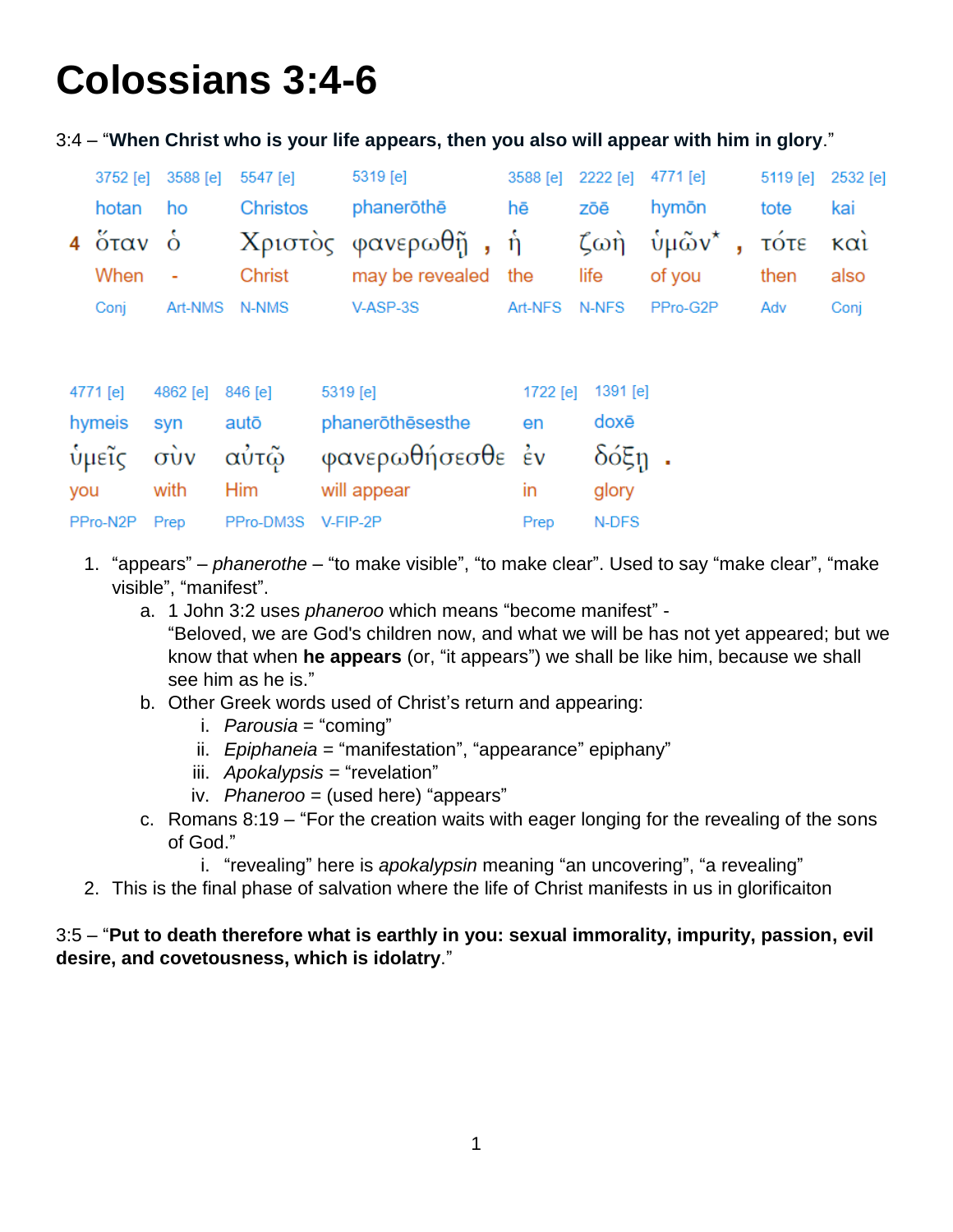| 3499 [e]<br>Nekrösate<br>5 Νεκρώσατε ούν<br>Put to death |                        | 3767 [e]<br>oun<br>therefore the | 3588 [e]<br>ta<br>$\vec{\alpha}$ | 3196 [e]<br>melē<br>$\mu \in \lambda$ η<br>members which [are] | 3588 [e]<br>ta<br>$\vec{\alpha}$ | 1909 [e]<br>epi<br>$\epsilon$ <sup><math>\pi</math></sup> $i$<br>upon | 3588 [e]<br>tēs<br>τῆς<br>the | 1093 [e]<br>gēs<br>earth                | $4202$ [e]<br>porneian<br>γῆς : πορνείαν, | sexual immorality          | $167$ [e]<br>akatharsian<br>άκαθαρσίαν,<br>impurity |  |
|----------------------------------------------------------|------------------------|----------------------------------|----------------------------------|----------------------------------------------------------------|----------------------------------|-----------------------------------------------------------------------|-------------------------------|-----------------------------------------|-------------------------------------------|----------------------------|-----------------------------------------------------|--|
| V-AMA-2P                                                 |                        | Conj                             | Art-ANP                          | N-ANP                                                          | Art-ANP                          | Prep                                                                  |                               | Art-GFS N-GFS                           | N-AFS                                     |                            | N-AFS                                               |  |
| 3806 [e]<br>pathos<br>πάθος                              | 1939 [e]<br>epithymian |                                  | 2556 [e]<br>kakēn                | 2532 [e]<br>kai<br>έπιθυμίαν κακήν, και την                    | 3588 [e] 4124 [e]<br>tēn         | pleonexian<br>πλεονεξίαν                                              |                               | 3748 [e]<br>hētis<br>$\frac{K}{11}$ τις | 1510 [e]<br>estin                         | 1495 $[e]$<br>eidōlolatria | έστιν είδωλολατρία,                                 |  |

idolatry

| passion desire |         | evil                       |  | and - covetousness which is |                           | idolatı |
|----------------|---------|----------------------------|--|-----------------------------|---------------------------|---------|
| N-ANS          | N-AFS 1 | Adi-AFS Coni Art-AFS N-AFS |  |                             | RelPro-NFS V-PIA-3S N-NFS |         |

1. "Put to death" the "earthly"

- a. Aorist action in the present or the future
- b. Imperative command

c. Active – the subject does this action. In this case "you" or "you all"

- d. Second Person Pronoun Plural– "You" and "You all"
- 2. Five of the eleven vices (5 of first 5) that Paul lists deal with sexual sin.
	- a. "sexual immorality *porneia* any sex outside of marriage. Associated with idol worship in the OT (Isaiah 47:10; Jer. 3:9; Ezek.23:8; Mic. 1:7;
	- b. "impurity, in the OT this was manifest in two ways:
		- i. Ceremonially impure concerning ritual worship;
		- ii. sexual immorality. Paul uses impurity to refer to sexual immorality in Rom. 1:24; 2 Cor. 12:21; Gal.5:19
	- c. "passion" *pathos* here it refers to lust and uncontrolled shameful passions. Paul uses this to refer to the behavior of "the pagans who do not know God in 1 Thes. 4:5 and Rom. 1:26.
	- d. "evil desire" or "covetousness" *epithumian kaken* used to refer to:
		- i. general sinful desires (Rom. 6:12; 7:8; 13:14; Gal. 5:16)
		- ii. illicit sexual desires (Rom. 1:24; 1 Thes. 4:5)
	- e. "greed" or "covetousness" *pleonexian*, *pleion* = from "more" and *echein* which means "to have" and "desire to have more".
		- i. This could lead to the next statement  $-$  "which is idolatry"  $-$ 
			- 1. in this case to have more spiritual insight and more revelation than what the Lord gave.
			- 2. Thus, in context, mysticism is idolatry.
			- 3. Or, if it stays with the theme of sexual sin, to want more sex in illicit ways is idolatry. …
			- 4. "which is idolatry"
				- a. anything that interferes with our relationship with God, his Spirit, the life and it's source of power "is idolatry" because it gets in the way of allowing God's nature and our new life to flow, grow and show.
				- b. this first list of six vices ends with a description for the 6th vice just as the second list of six also ends with a description of the 6th (11th) vice